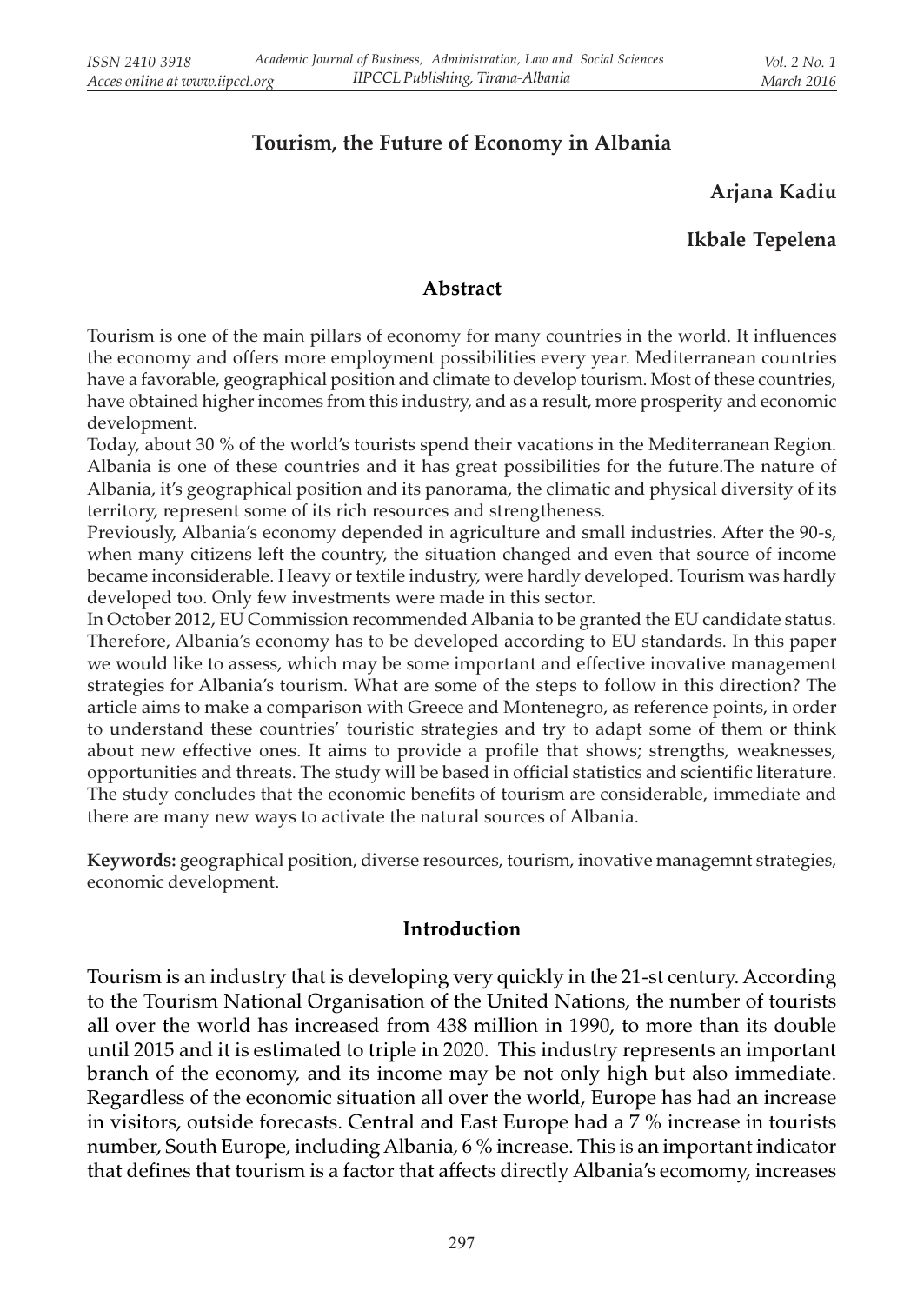the income of the citizens, and creates new jobs.

As a matter of fact, referring to the National Coucil of Tourism and Travel, in 2013, the general impact of tourism in the economy of Albania was 16.7%. The number of jobs offered by tourism increased by 4.3%, but indirectly it offered an increase of jobs by 15.2%.

The nature of Albania, its geographical position and its panorama, the climatic and physical diversity of its territory, represent some of Albania's rich resources. Not only the mountains, its lakes and lagunas, where diverse flora and fauna can be found, natural parks and stocks, but also the local communities that live near these resources make a great potential for the developement of tourism. These people still maintain a traditional lifestyle and represent a rich cultural heritage and an added value of Albania's resources. This country offers an unlimited variety of destinations, which are very attractive. The geographical position and also the presence of a lot of physical elements play an important role.

Before the 90-s, Albania had a centralized economy or a centrally planned economy, one that operated in a centralized and hierarchical manner, where directives were issued to lower-level organizations. This economic model was often referred to, as a command economy or an administered economy, where planning played little functional role in the allocation of resources.

Therefore, the Albanian economy was considered before the 90-s, as the most backward in Europe. Almost nothing was invested to develop the sector of tourism. Nowadays, Albania may be an attractive country, bus still needs FDI. If we go back through the years and have a quick look at the developement of tourism in Greece, we clearly understand that tourism is Greece's most important industry.

In 2014 the number of the tourists in Greece was 18 million, compared to 65 years ago, when this number was only 33.000, makes a real difference. Tourism in Greece used to be of great importance since hundreds of years. Companies were not very familiar with management and marketing, they used their old manners to attract tourists at that time, but they were aware of the wealth they could have from this industry.

According to a survey's of the SETE,<sup>1</sup> in 1960 Greece had an increasing number of tourists, but between 1961-1990 it reached its peak. This was not very uncommon if we consider the phenomenon of mass tourism that started to spread globally in that period. For 20 years Greece had the highest tourism development in Europe.

Main competitive advantages of Greece over the years have been its geographical variety, natural beauty, more than 16.000 km coastline, more than 6000 islands and islets and a rich cultural heritage. Greece has made significant investments in this industry, transforming the traditional holidays into a higher-value holiday, and at the same time realizing one of the most strategic moves for Greek's ecomomy growth. The upgrading of tourism is supported by a number of initiatives by the Greek National Tourism Organization, Business Associations, the State and regional authorities and municipalities.<sup>2</sup>

Albania is bordered by two Seas, the Adriatic and Ionian Sea. It has 362 km of coastline,

<sup>1</sup>SETE, symposium of Aristotle University

conducted by the Association of Greek Tourism Enterprises (SETE) concerning the development of the Greek tourism industry from 1950 to 2012.

<sup>2</sup> World travel and tourism council (WTTC).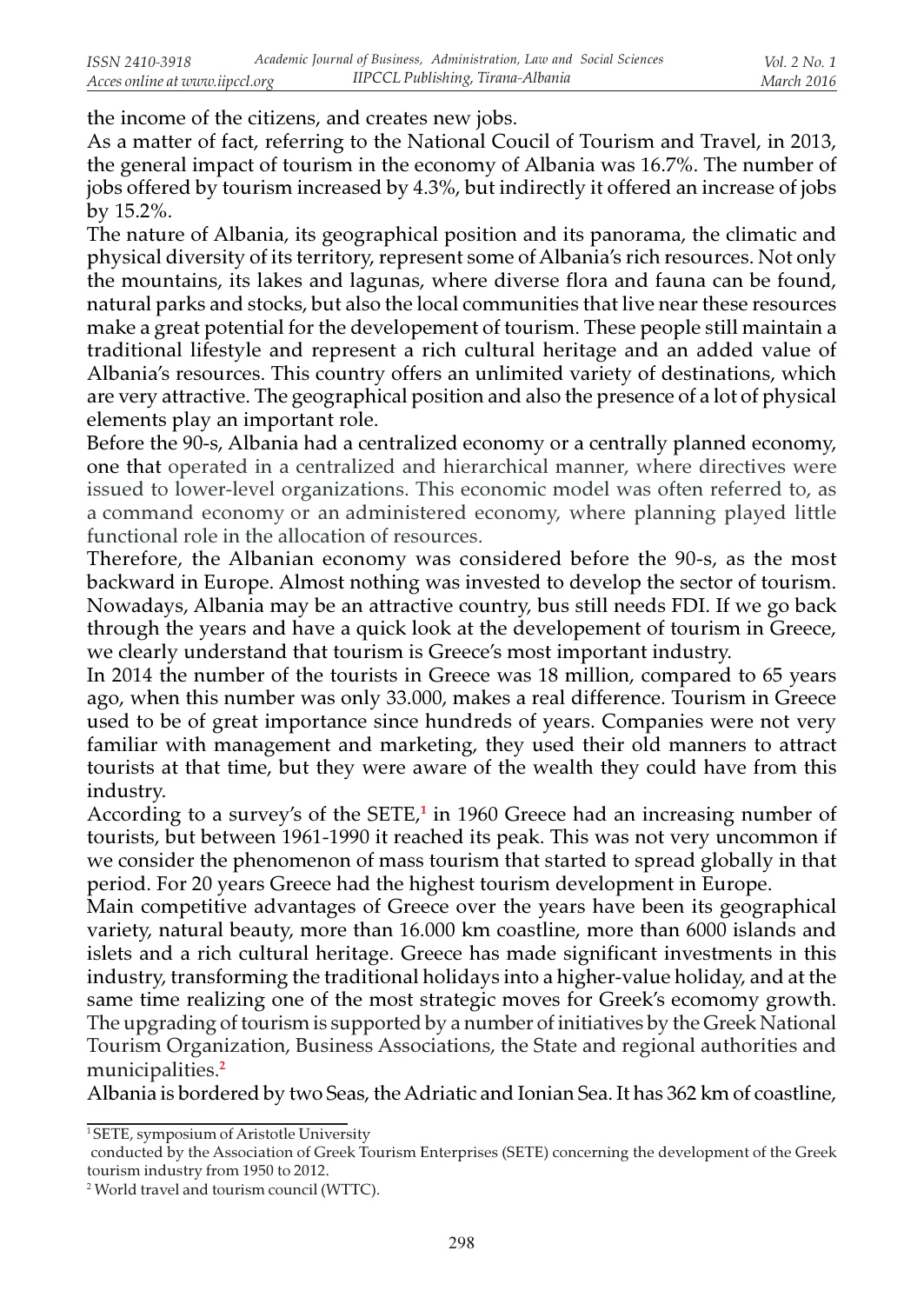which is not the same as Greece, but this area is known for its natural beauty, rocky highlands extending to the edge of the beach, sandy beaches and shallow waters along the Adriatic coast.

This means that Albania has several destinations that are among the core preferences of global tourists. Another important strategy we can refer to is the privatization of key transport assets and tourist assets. If regional airports, tourist properties, etc would be given to private enterprises for a certain period, this would help the economy grow faster also would help the state to invest in all needed areas.

Montenegro on the other hand has followed another strategy. Its geographical position and resources are very similar to its neighbours, but their strategy had some different goals.

This country was willing to attract wealthy customers. Therefore they supported the construction of luxury hotels along the coast and also supported large tourism projects as the newly constructed Marina in Tivat. The most important result expected is the image of the country. If Montenegro would have a better image, hotels would be visited by rich tourists, that could probably raise the attractiveness for more tourists (Büschenfeld, 2001, 48).

Analysing the conditions of infrastructure in Albania, we find many problems consisting in water supply, waste water systems, electricity, telephone lines, few parkplaces, unpaved surfaces, city lights, caring of public places, etc. The usage of international reservations systems, such as Booking, Tripadvisor, etc. is low, which is an essential factor in competition with other neighbour markets. Albania misses road signs, collection of wastes, especially during the end of summer season, etc. There is considerable absence of tourists guides and maps.

Cheap air lines, such as Germanwings, Easyjet, Ryanair operate in many neighbour countries, at a low cost, but not in Albania, because of high air taxes. Tickes to Albania cost the double price of Zagreb or Dubrovnik.

Improvements have been made in maritime transport. The main terminal in Durres, has recently been renovated and the number of touris ships visiting Durres or Saranda has increased. The terminal of Saranda also offers good conditions and service. But the traffic in Albania's harbours is very low considering their capacities and position. The journey becomes difficult when tourists get of their ships. There are not alway means of public transport available or organized transport to the touristical destinations. This kind of transport is managed from private companies. Sometimes they have to rent a car or pay a taxi, which can further bring to another unknown price, because many taxies do not even have a taximeter. It is regulated by law, but not appropriately applied.

According to data from INSTAT (Albanian Institute of Statistics), there are about 17.000 businesses like hotels, restaurants and bars, which provide a lot of jobs for the youth. It is really important their education and training in order to offer a better quality of service.

It is of great importance the vocational education and certification that provides them with skills required in this sector, especially for those young people who do not attend university. In this direction we see an improvement, as many public and private Universities or professional Schools offer a wide range of subjects related to tourism and many professional trainings. The Tourism industry in Albania generated 41,000 jobs in 2013. It corresponds to around 4.3% of total employment in Albania. In 2014